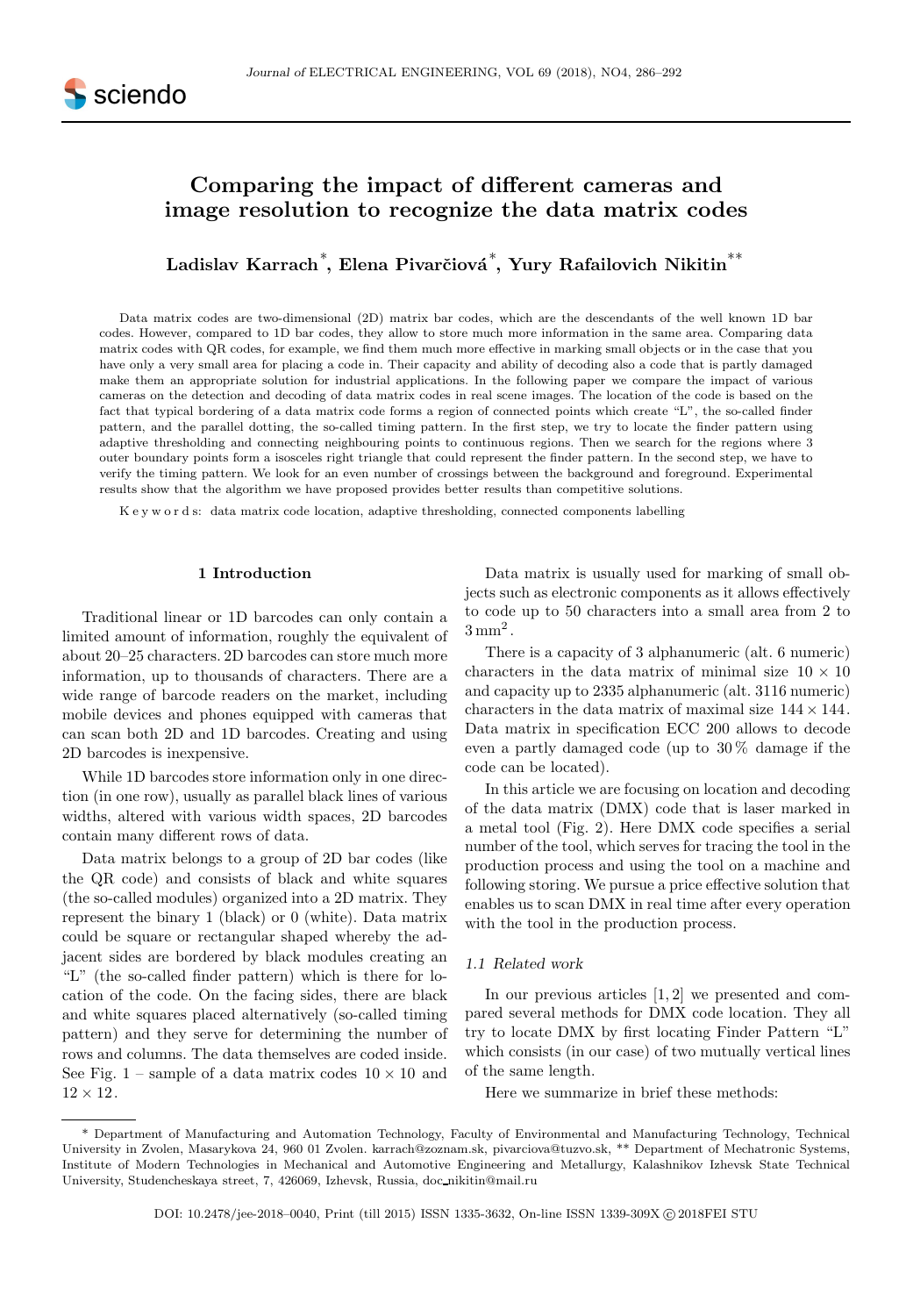

Fig. 1. Structure of a sample data matrix code

Fig. 2. Samples of DMX code marked with laser on metal surface

Fig. 3. (a) – original image, (b) – edge image, (c) – continuous regions in edge image

gorithm for detection of linear segments (line segment detector $[4, 5]$ .





- Lines that form the finder pattern represent a continuous region. In this region we look for 3 outer boundary points forming the 3 vertices of a right-angled triangle (with two sides of equal length, see Fig. 4, with vertices V1, V2, V3).
- Beside this approaches, there were other techniques published which use the Radon transform [6] or the Hough transform [7] and many approaches for detecting QR codes [8–10] including deep learning methods [11].

#### 2 Theory

## 2.1 Location of the data matrix code

The presented method goes step by step and in each step we come closer to the exact position or dimensions of DMX code. In this process, we reject a candidate region if it does not meet classification criteria. The simplified image processing scheme is shown in Fig. 5.

Before starting location, we transfer an original image (possibly colour) into a gray scaled image. Each point of such an image is coded in  $8$  bits  $(0 - black\, colour, 255$ white colour).

Next we convert the gray scaled image into a binary image (0 background, 1 foreground) using adaptive thresholding (with window size 31 and with delta 10; the window size we choose to be at least 5 times the size of the expected size of DMX module) [12]. We expect that black points which belong to DMX code will become foreground points.

Fig. 4. (a) – original image, (b) – continuous region with 3 vertices

• Lines that form the finder pattern can be found in places, where edges in an image are present. So we convolve the image with a  $3 \times 3$  Sobel kernel and select points with "strong" magnitude – edge points, Fig. 3(b). Then we connect these edge points that have "similar" gradient angles into continuous regions (such region will contain edge points a "one-direction" edge – linear segment). Consequently we look for perpendicular regions, Fig. 3(c). A similar technique is also used by Qiang Huang et al in [3] who make use of the al-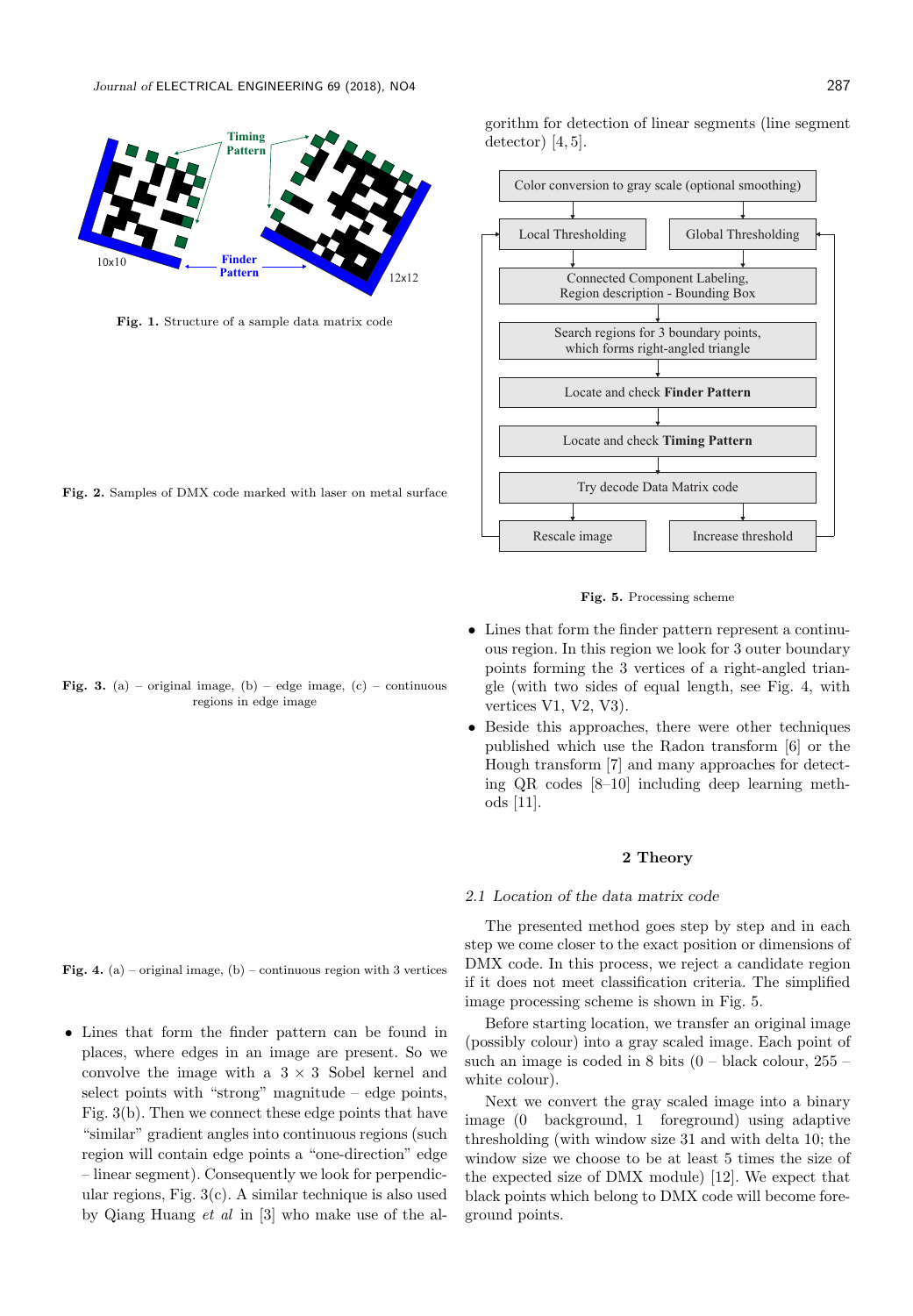

Fig. 6. Sample of an outer boundary of a continuous region



Fig. 7. Outer boundaries of region

We use the well known adaptive thresholding technique that calculates individual thresholds for every point in the image. This threshold is calculated as the average intensity of points under the sliding window. To speed up the thresholding we pre-calculate the integral sum image and we also use the global threshold value (points with intensity above 150 we always consider as background points)

$$
B(x,y) = \begin{cases} 0 \leftarrow I(x,y) > 150, \\ 0 \leftarrow I(x,y) \ge T(x,y), \\ 1 \leftarrow I(x,y) < T(x,y), \end{cases}
$$

$$
T(x,y) = \frac{1}{961} \sum_{i=-15}^{15} \sum_{j=-15}^{15} I(x+i, y+j) - 10.
$$
 (1)

Consequently we apply the 2-pass connected-component labelling algorithm [15], whereby we connect the points into continuous regions. A set of descriptors is maintained for every region. When adding a new point in the region, we have to update its descriptors as follows:

 $-$  Area:  $M00 \leftarrow M00 + 1$ 

– Border points: top-left, top-right, right-top, rightbottom, bottom-right, bottom-left, left-bottom, left-top

Once we have segmented the image into continuous regions, the location of DMX runs in two basic steps. First, the finder pattern is located. This means that the two mutually perpendicular sides of the square are detected (ie two perpendicular line segments of the same length). In the following step, we check the timing pattern, verifying if the opposite sides to the finder pattern have the same number of crossings between black (foreground) and white (background). At the same time the number of crossings determines the number of rows and columns (dimensions) of DMX.

We scan region descriptors looking for regions that have the area bigger than 80 points (we ignore small regions which cannot set-up the finder pattern), aspect ratio (region width to height) between 0.5 and 2.0 and the region where it is possible to make up a right-angled isosceles triangle from border points.

In Fig. 6, one can see an example of the marked continuous region (in magenta colour) enclosed by a green octagon defined by 8 boundary points. There are at least 3 such boundary points which make up vertices of a rightangled isosceles triangle.

We take 8 edge points and make up two boundary squares, which are defined by the following points:

- top-left (TL), right-top (RT), bottom-right (BR) and left-bottom (LB)
- top-right (TR), right-bottom (RB), bottom-left (BL) and left-top (LT)

From these squares we select that one whose perimeter is bigger (ie it represents outer boundary of a continuous region). In this way we get 4 border points labelled as P1, P2, P3, P4. In Fig. 7 there are outer boundaries marked with a solid red line (unlike the red dashed lines, which also connect boundary points but do not form an outer bounding box).

We test these 4 points subsequently taking 3 of them in one testing step (ie P1-P2-P3, P2-P3-P4, P3-P4-P1, P4- P1-P2). We check whether we can make up a right-angled isosceles triangle. For example, the first three points P1- P2-P3 must match the following conditions

 $|P1, P3|^2 \cong |P1, P2|^2 + |P2, P3|^2$  and  $|P1, P2| \cong$  $|P2, P3|$  whereby the maximal deviation allowed is 4. If we do not find 3 such points, we shrink the region by 1 point and repeat the step once again with new boundary points. If we find 3 such points, we suppose that they are the vertices of the "L" which defines the finder pattern. Their location, however, is not completely exact due to inaccuracy of thresholding. This is why we have to get their location more exactly in the following steps to get the possible best outlines defining the finder pattern.

The following method is based on these 3 starting points which are defined by line segments P1-P2 and P2- P3 and have one common vertex P2. These points lie in the same continuous region "O". We process independently both line segments and after getting their location more exact, we finish the process by calculating their mutual intersection point.

The line segment P1-P2 is moved in a vertical way away from region O at the beginning and then the ends of the line are alternately approached to region O until the overlapping of the line and region O achieves at least  $90\%$ .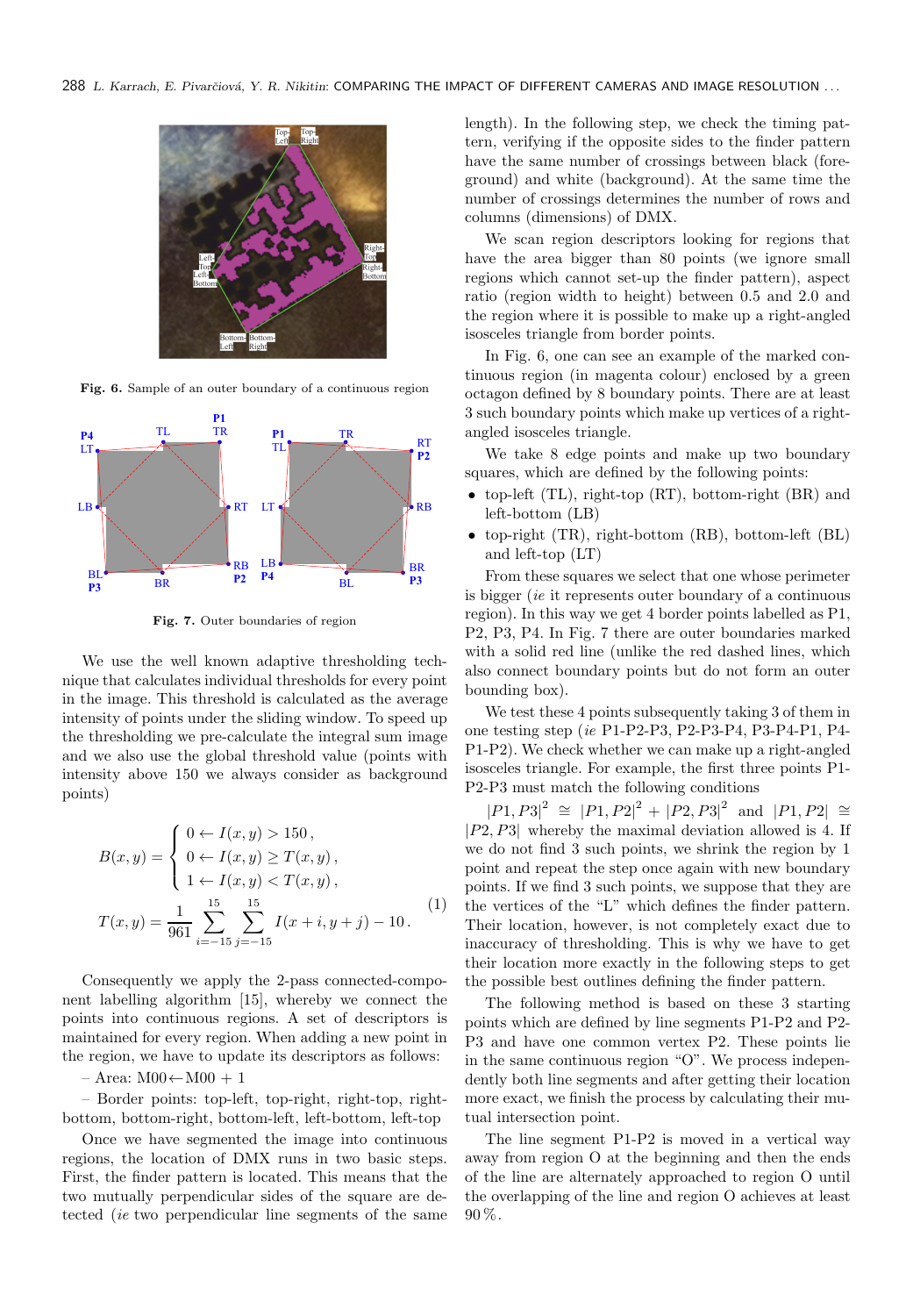

Fig. 8. Line is approaching region O



Fig. 9. DMX code candidate



Fig. 10. Projection along the timing pattern

We can describe this procedure as follows:

1. We shift the starting location of line segment P1-P2 by 5 points away from region O in the direction perpendicular to this line. In this way we get a new position of the line segment P1-P2, now P1'-P2', see Fig. 8.

2. Then we move line segment P1'-P2' closer to the region O, approaching alternatively by one point firstly point P1' (so we get the new position P1") and then we make the same with point P2' (we get a new position P2") until the line touches region O at least in one point.

3. In every step of approaching we count the number of points which are common to the first half of the line segment (P1-C) and region O. We make the same for the other half of the line segment (C-P2). In next approaching we move only that end of the line segment which has smaller overlapping with region O.

4. We stop approaching when we have achieved at least 90% overlapping.

## 2.2 Verification of the timing pattern

We have a candidate for DMX defined by 4 vertices P1, P2, P3, P4, where P1-P2-P3 form the Finder Pattern. In the next step we verify whether the other two sides P1-P4 and P3-P4 correspond with the outlines, where "black" and "white" modules alternate (Fig. 9).

For the separation of the foreground and background points we have to set the threshold for region defined by P1, P2, P3, P4:

$$
T_{\text{reg}} = \frac{1}{N} \sum_{i \in \text{ region}} I_i , \qquad (2)
$$

where  $N$  is the number of points in the region. Points with brightness over the threshold will be considered as "white" the others as "black" (we assume uniform lighting conditions in the region).

The bounding box does not define DMX code exactly, so we have to look for a sequence of black and white modules (the Timing Pattern). We have to search in wider surroundings of the initial bounding box (Fig. 10).

For every shift we count the number of black to white crossings (ie modules) and the sum of gradients. We look for the maximum sum of gradients (for non-uniform lightning, it is better to count the number of local extremes that differ by more than 10).

If the number of modules is at least 10 (minimum DMX size) and the same in both directions (both vertical and horizontal), then the DMX candidate will be marked as a valid DMX code.

#### 2.3 Decoding of the data matrix

DMX code is made up by 2D matrix which consists of black and white modules representing bits 1 and 0. In a real image every such module corresponds to a group of neighbouring points. If we want to decode data in DMX code, we have to compose this 2D matrix that will have elements of 1 or 0 value. The size of the matrix is determined by the number of modules detected in the previous step.

Value 1 represents those points of image, where the brightness is lower than the threshold and value 0 represents the other points. We consider the decisive point will be the central point of the module and the brightness is determined by bilinear interpolation (if the calculated location of the central point does not correspond to integer coordinates in the image).

We used the open-source library libdmtx [16] for the final decoding of the binary matrix to receive the original text.

## 3 Experiments

The method mentioned above was tested on the test set consisting of 60 samples of DMX codes marked with laser on metal tools. Each sample was captured by 3 various cameras and we compared the impact of the cameras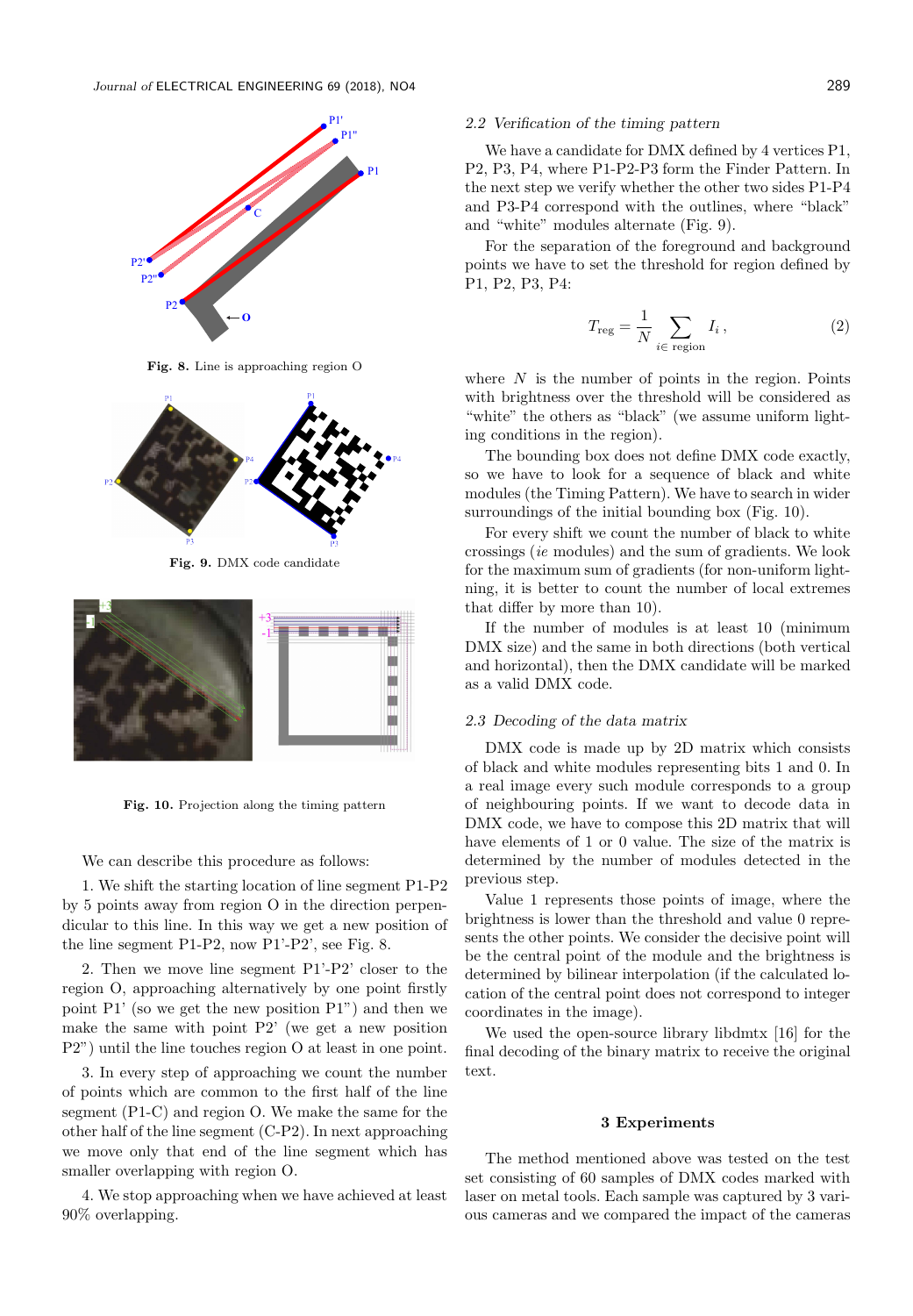

Fig. 11. Testing samples captured by various cameras

and of the image size on correct decoding of the DMX codes. The samples of the test codes are in Fig. 11, where a) mid-size samples were captured by Logitech USB Web Cam C920, b) big-size samples by Lindner digital USB microscope V6 and c) small-size samples by Raspberry Pi Camera Module V2.

Table 1. Results in location and decoding

| Camera                 | size  | location  | decoding |
|------------------------|-------|-----------|----------|
| Logitex C920           | 100   | 56 (93%)  | 55 (92%) |
|                        | $+75$ | 60 (100%) | 58 (96%) |
| Lindner microscope V6  | 100   | 36 (60%)  | 32 (53%) |
|                        | $+75$ | 51 (85%)  | 49 (82%) |
|                        | $+50$ | 58 (96%)  | 56 (93%) |
| Raspberry Pi Camera V2 | 100   | 58 (96%)  | 58 (96%) |
|                        | $+75$ | 59 (98%)  | 59 (98)  |

of DMX code runs for original images (100 % of original size) and subsequently for  $75\%$  and  $50\%$  of original size.

The results obtained by Lindner microscope were bad. Using the 100 % size the defects in material and DMX code were amplified. When we smooth the image with a  $3 \times 3$  Gaussian kernel, we got better results. When we decreased the size of the image, we obtained a smoother image and even better results. We can achieve the best results by combining the smoothing and appropriate adoption of the size. In this way we can get the same results independent of the used camera.

In Tab. 2 there are our results compared against competitive DMX decoding software (open-source and also commercial). In the table there are the numbers of successfully recognized/decoded DMX codes out of a total of 60 codes for each of the three cameras.

## 4 Discussion

Table 1 presents the results for images as they were captured and also combined results, where the location

Our solution outperformed the competitive solutions. We have tested competitive software using their default

Table 2. Our results compared to competitive solutions

| Software                           | Logitech C920 | Lindner mic. V6 | Raspberry cam. V2 |
|------------------------------------|---------------|-----------------|-------------------|
| Google ZXing (open-source) [17]    |               |                 |                   |
| OnBarcode .NET Barcode Reader [18] |               | 2               | 2                 |
| Dynamsoft Barcode Reader SDK [19]  | 32            | 18              | 19                |
| LEADTOOLS data matrix SDK [20]     | 25            | 26              | 26                |
| libdmtx (open-source) $[16]$       | 47            | 45              | 52                |
| Inlite Barcode Reader SDK [21]     | 52            | 53              | 34                |
| Our solution                       | 58            | 56              | 59                |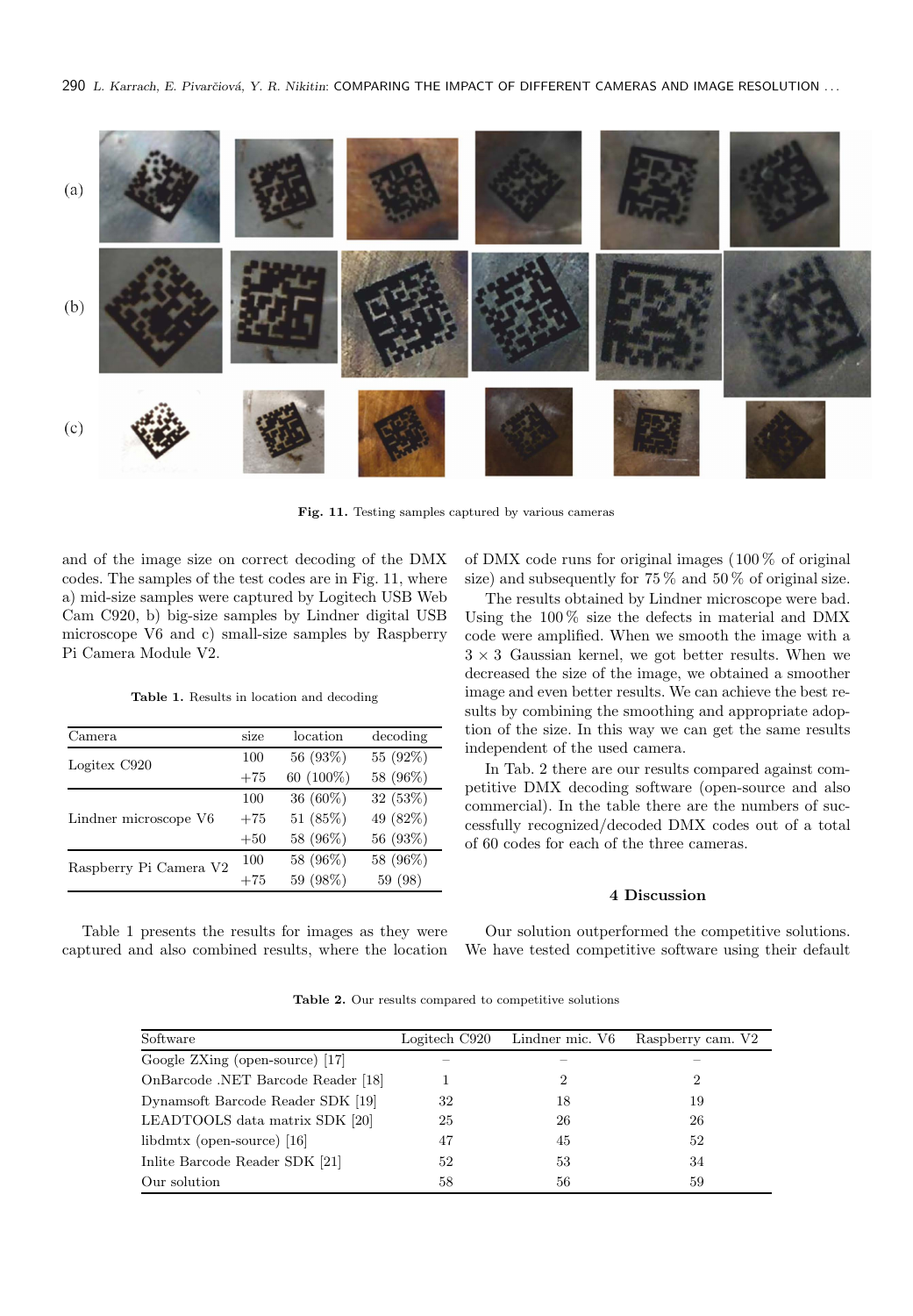

Fig. 12. Our results compared to competitive solutions



**Fig. 13.** Imperfect local thresholding;  $(a)$  – original image,  $(b)$  – binarized image



**Fig. 14.** Imperfect local thresholding;  $(a)$  – original image,  $(b)$  – binarized image

settings, mostly using an on-line decoding service, which does not allow us to set-up or tune-up recognition parameters. A surprise was the Google ZXing which failed to decode any of our testing DMX codes. Maybe the results of competitive software could be better if we had the possibility to adjust the recognition parameters. We have performed black-box testing, because most of competitive decoders are closed source solutions and therefore we cannot compare their and our detection algorithms in detail.

Most frequent reasons of failure in the location were structural defects on the surface of the tools which caused light reflections and they consequently failures in local thresholding (Fig. 13). These defects caused also discontinuity of the regions and thereby an incomplete identification of data matrix in image (Fig. 14).

As a solution to overcome these problems we have tested these improvements to local thresholding.

When the intensity of the central point of a sliding window falls between the local intensity average and average minus delta, then we have shifted the local window in 4 directions (up, down, left, right) and we have compared the new local intensity average with the intensity of the central point. If any difference was greater than delta, then we have marked such a point as black, else it remains as white.

Decreasing of the local threshold for bright points (with intensity above 60) by  $[I(x, y-60]/5]$ , because the brighter the point, the lower the probability that such a point is part of "black" DMX code.

Decreasing of the local threshold for edge points (with magnitude above 20) by 10, because edge points are expected to form borders between foreground and background points.

However, all of the above mentioned improvements bring only slightly better results.

We have proposed and tested also a modified local thresholding technique which combines the local point intensity, the mean and the variance under sliding window and calculates the local threshold as follows

$$
T(x,y) = m(x,y) - \frac{I(x,y)}{k_1} - \frac{s^2(x,y)}{k_2}
$$
 (3)

where  $m(x, y)$  and  $s<sup>2</sup>(x, y)$  are the local mean and variance of the pixels inside the local window and  $k_1, k_2$ are constants. We have empirically set  $k_1$  to 10 and  $k_2$  to 120–130, where  $k_1$  controls penalisation of bright points (DMX code in image is the darkest object) and  $k_2$  controls decreasing of local threshold for points in which neighbourhood intensity significantly varies. This technique can be effectively implemented by using integral sum images of  $I(x, y)$  and  $I^2(x, y)$  and unlike the Niblack's and the Sauvola's techniques this one does not require computing the square root for every point to get standard deviation and we have observed that it is less sensitive to selection of  $k$  parameters.